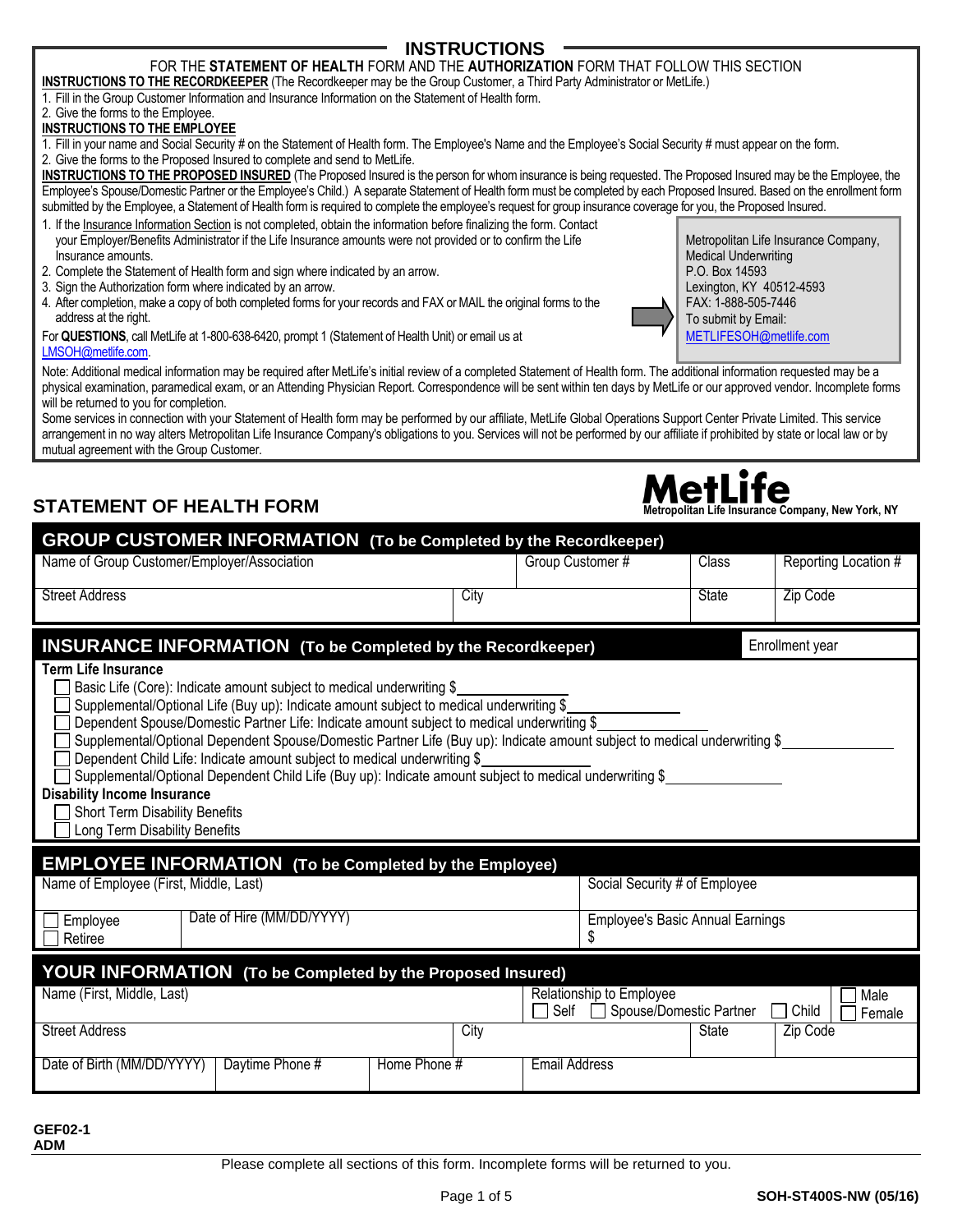# **HEALTH INFORMATION**

| please provide full details in Section 2.<br>Employee's Social Security/Identification #<br>1. Your height ___ feet ___ inches Your weight ____ pounds<br>Yes<br>$\Box$                                                                                                  | No |  |  |  |
|--------------------------------------------------------------------------------------------------------------------------------------------------------------------------------------------------------------------------------------------------------------------------|----|--|--|--|
|                                                                                                                                                                                                                                                                          |    |  |  |  |
|                                                                                                                                                                                                                                                                          |    |  |  |  |
|                                                                                                                                                                                                                                                                          |    |  |  |  |
|                                                                                                                                                                                                                                                                          |    |  |  |  |
|                                                                                                                                                                                                                                                                          |    |  |  |  |
|                                                                                                                                                                                                                                                                          |    |  |  |  |
|                                                                                                                                                                                                                                                                          |    |  |  |  |
| $\Box$<br>4. Are you now, or have you in the past 2 years, used tobacco in any form?                                                                                                                                                                                     |    |  |  |  |
| 5. In the past 5 years, have you received medical treatment or counseling by a physician or other health care provider for, or been<br>advised by a physician or other health care provider to discontinue, the use of alcohol or prescribed or non-prescribed drugs?    |    |  |  |  |
| 6. In the past 5 years, have you been convicted of driving while intoxicated or under the influence of alcohol and/or any drug?<br>If "yes", specify "date(s) of conviction(s) (month/day/year)                                                                          |    |  |  |  |
| 7. Have you had any application for life, accidental death and dismemberment or disability insurance $\Box$ declined $\Box$ postponed<br>□ withdrawn □ rated □ modified or □ issued other than as applied for? Indicate reason _________________________<br>$\Box$       |    |  |  |  |
| 8. Are you now receiving or applying for any disability benefits, including workers' compensation?                                                                                                                                                                       |    |  |  |  |
| 9. Have you been Hospitalized as defined below (not including well-baby delivery) in the past 90 days?                                                                                                                                                                   |    |  |  |  |
| Hospitalized means admission for inpatient care in a hospital; receipt of care in a hospice facility, intermediate care facility, or long<br>term care facility; or receipt of the following treatment wherever performed: chemotherapy, radiation therapy, or dialysis. |    |  |  |  |
| 10. Have you ever been diagnosed or treated by a physician or other health care provider for Acquired Immunodeficiency Syndrome<br>(AIDS), AIDS Related Complex (ARC) or the Human Immunodeficiency Virus (HIV) infection?                                               |    |  |  |  |
| 11. Have you ever been diagnosed, treated or given medical advice by a physician or other health care provider for:                                                                                                                                                      |    |  |  |  |
| a.                                                                                                                                                                                                                                                                       |    |  |  |  |
| b.                                                                                                                                                                                                                                                                       |    |  |  |  |
| high blood pressure?<br>C.                                                                                                                                                                                                                                               |    |  |  |  |
| d.                                                                                                                                                                                                                                                                       |    |  |  |  |
| е.                                                                                                                                                                                                                                                                       |    |  |  |  |
| diabetes? Your age at diagnosis? ______ □ Check if insulin treated<br>f.                                                                                                                                                                                                 |    |  |  |  |
| g.                                                                                                                                                                                                                                                                       |    |  |  |  |
| h.                                                                                                                                                                                                                                                                       |    |  |  |  |
| İ.                                                                                                                                                                                                                                                                       |    |  |  |  |
| memory loss? Indicate type                                                                                                                                                                                                                                               |    |  |  |  |
| epilepsy, paralysis, seizures, dizziness or other neurological disorder?<br>k.                                                                                                                                                                                           |    |  |  |  |
| I.                                                                                                                                                                                                                                                                       |    |  |  |  |
| m.                                                                                                                                                                                                                                                                       |    |  |  |  |
| lupus, scleroderma, auto immune disease or connective tissue disorder?<br>n.                                                                                                                                                                                             |    |  |  |  |
| 0.                                                                                                                                                                                                                                                                       |    |  |  |  |
| p.                                                                                                                                                                                                                                                                       |    |  |  |  |
| q.                                                                                                                                                                                                                                                                       |    |  |  |  |
| r.                                                                                                                                                                                                                                                                       |    |  |  |  |
| thyroid or other gland disorder? Indicate type<br>S.                                                                                                                                                                                                                     |    |  |  |  |
| mental, anxiety, depression, attempted suicide or nervous disorder? Indicate type ____________________________<br>t.                                                                                                                                                     |    |  |  |  |
| sleep apnea? Indicate type ___________________<br>u.<br>offer completing the Personal Physician and Prescription Information on the next nage, places provide full details in Section 2 for "yea" anguara                                                                |    |  |  |  |

**After completing the Personal Physician and Prescription Information on the next page, please provide full details in Section 2 for "yes" answers to questions 5 through 11u.**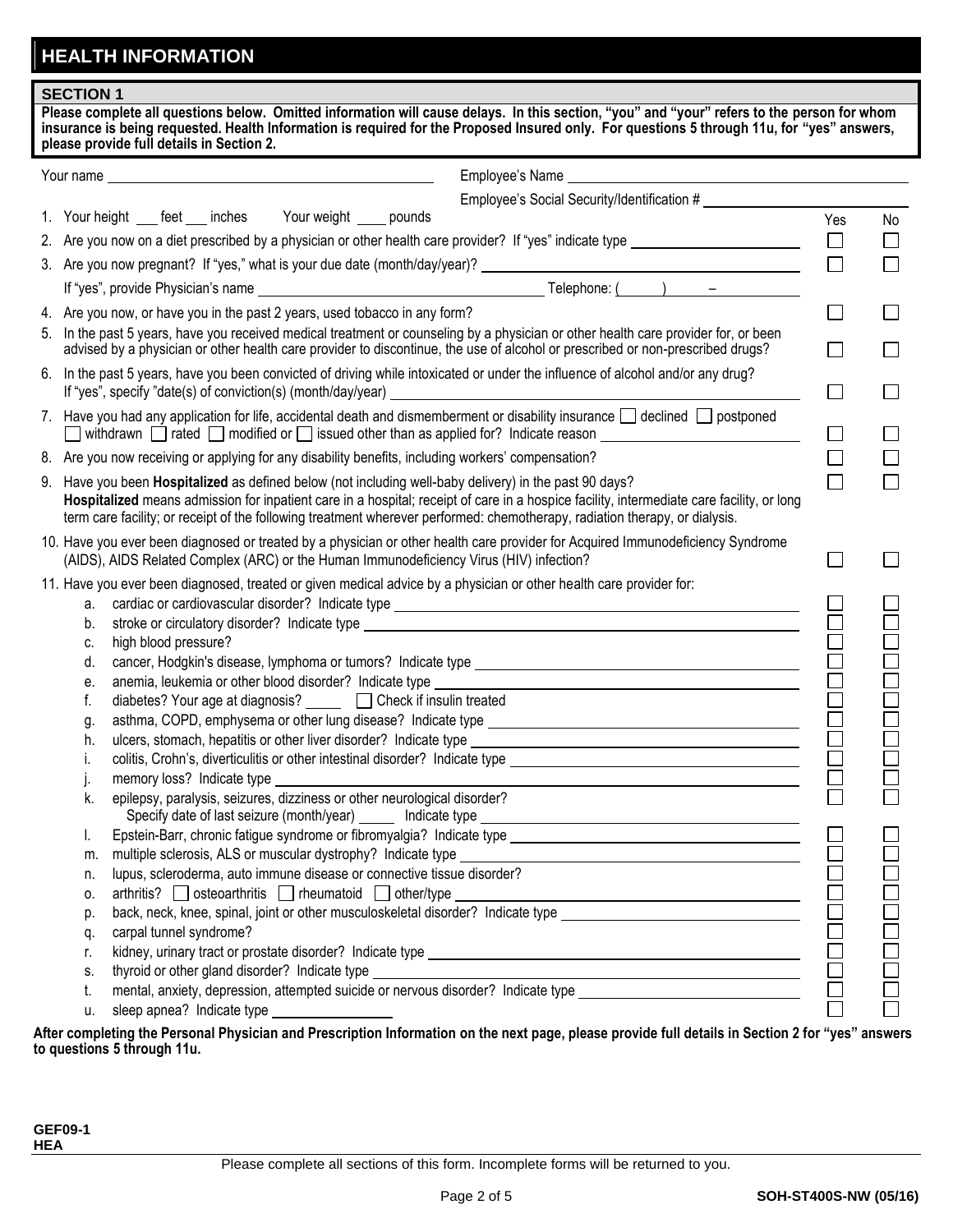| <b>Personal Physician Information</b>                                                                                                                                                                                                |                                                                                 |                                                                                                                                                                                                                                |  |  |  |
|--------------------------------------------------------------------------------------------------------------------------------------------------------------------------------------------------------------------------------------|---------------------------------------------------------------------------------|--------------------------------------------------------------------------------------------------------------------------------------------------------------------------------------------------------------------------------|--|--|--|
| Personal Physician's Name: <u>example and the set of the set of the set of the set of the set of the set of the set of the set of the set of the set of the set of the set of the set of the set of the set of the set of the se</u> |                                                                                 |                                                                                                                                                                                                                                |  |  |  |
|                                                                                                                                                                                                                                      |                                                                                 | $\text{Telephone:}$ $($ $)$ $-$                                                                                                                                                                                                |  |  |  |
| Date of last visit (MM/DD/YYYY): / /                                                                                                                                                                                                 |                                                                                 | Reason for visit:                                                                                                                                                                                                              |  |  |  |
|                                                                                                                                                                                                                                      |                                                                                 |                                                                                                                                                                                                                                |  |  |  |
| <b>Prescription Information</b>                                                                                                                                                                                                      |                                                                                 |                                                                                                                                                                                                                                |  |  |  |
|                                                                                                                                                                                                                                      | Are you currently taking any prescribed medications? The Yes Tho                | If yes, list the medications.                                                                                                                                                                                                  |  |  |  |
|                                                                                                                                                                                                                                      |                                                                                 |                                                                                                                                                                                                                                |  |  |  |
|                                                                                                                                                                                                                                      |                                                                                 | Telephone: $($ $)$ $-$                                                                                                                                                                                                         |  |  |  |
|                                                                                                                                                                                                                                      |                                                                                 |                                                                                                                                                                                                                                |  |  |  |
|                                                                                                                                                                                                                                      |                                                                                 |                                                                                                                                                                                                                                |  |  |  |
|                                                                                                                                                                                                                                      |                                                                                 | Telephone: $($ $)$ $-$                                                                                                                                                                                                         |  |  |  |
|                                                                                                                                                                                                                                      |                                                                                 | Address (Street, City, State, Zip Code): example and the state of the state of the state of the state of the state of the state of the state of the state of the state of the state of the state of the state of the state of  |  |  |  |
|                                                                                                                                                                                                                                      | □ Check here if you are attaching another sheet for any additional medications. |                                                                                                                                                                                                                                |  |  |  |
|                                                                                                                                                                                                                                      |                                                                                 |                                                                                                                                                                                                                                |  |  |  |
| <b>SECTION 2</b>                                                                                                                                                                                                                     |                                                                                 |                                                                                                                                                                                                                                |  |  |  |
|                                                                                                                                                                                                                                      |                                                                                 | Please provide full details-below for each "Yes" answer to questions 5 through 11u in Section 1. If you need more space to provide full details,                                                                               |  |  |  |
| MetLife may contact you for additional or missing information.                                                                                                                                                                       |                                                                                 | attach a separate sheet with the information and sign and date it. Delays in processing your application may occur if complete details are not provided.<br>Check here if you are attaching another sheet.<br>$\mathbf{L}$     |  |  |  |
|                                                                                                                                                                                                                                      |                                                                                 |                                                                                                                                                                                                                                |  |  |  |
|                                                                                                                                                                                                                                      |                                                                                 | Employee's Name experience and the state of the state of the state of the state of the state of the state of the state of the state of the state of the state of the state of the state of the state of the state of the state |  |  |  |
| Your Date of Birth $\frac{1}{1}$                                                                                                                                                                                                     |                                                                                 |                                                                                                                                                                                                                                |  |  |  |
| Question Number                                                                                                                                                                                                                      | <b>Condition/Diagnosis</b>                                                      | Please list any medication prescribed that you did not already identify in<br>the Prescription Information above.                                                                                                              |  |  |  |
|                                                                                                                                                                                                                                      |                                                                                 |                                                                                                                                                                                                                                |  |  |  |
|                                                                                                                                                                                                                                      |                                                                                 |                                                                                                                                                                                                                                |  |  |  |
| Date of Diagnosis (Month/Year)                                                                                                                                                                                                       | Date of Last Treatment (Month/Year)                                             | Type of Treatment                                                                                                                                                                                                              |  |  |  |
|                                                                                                                                                                                                                                      |                                                                                 |                                                                                                                                                                                                                                |  |  |  |
| <b>Treating Health Professional</b>                                                                                                                                                                                                  |                                                                                 |                                                                                                                                                                                                                                |  |  |  |
|                                                                                                                                                                                                                                      |                                                                                 |                                                                                                                                                                                                                                |  |  |  |
|                                                                                                                                                                                                                                      |                                                                                 |                                                                                                                                                                                                                                |  |  |  |
| Address                                                                                                                                                                                                                              |                                                                                 |                                                                                                                                                                                                                                |  |  |  |
| <b>Street</b>                                                                                                                                                                                                                        | City                                                                            | <b>State</b><br>Zip Code                                                                                                                                                                                                       |  |  |  |
| Telephone:                                                                                                                                                                                                                           |                                                                                 |                                                                                                                                                                                                                                |  |  |  |
| <b>Question Number</b>                                                                                                                                                                                                               | Condition/Diagnosis                                                             | Please list any medication prescribed that you did not already identify in                                                                                                                                                     |  |  |  |
|                                                                                                                                                                                                                                      |                                                                                 | the Prescription Information above.                                                                                                                                                                                            |  |  |  |
|                                                                                                                                                                                                                                      |                                                                                 |                                                                                                                                                                                                                                |  |  |  |
| Date of Diagnosis (Month/Year)                                                                                                                                                                                                       | Date of Last Treatment (Month/Year)                                             | Type of Treatment                                                                                                                                                                                                              |  |  |  |
|                                                                                                                                                                                                                                      |                                                                                 |                                                                                                                                                                                                                                |  |  |  |
|                                                                                                                                                                                                                                      |                                                                                 |                                                                                                                                                                                                                                |  |  |  |
| <b>Treating Health Professional</b>                                                                                                                                                                                                  |                                                                                 |                                                                                                                                                                                                                                |  |  |  |
| Date of last visit: <u>_________________</u>                                                                                                                                                                                         |                                                                                 |                                                                                                                                                                                                                                |  |  |  |
| Address                                                                                                                                                                                                                              |                                                                                 |                                                                                                                                                                                                                                |  |  |  |
| <b>Street</b>                                                                                                                                                                                                                        | City                                                                            | <b>State</b><br>Zip Code                                                                                                                                                                                                       |  |  |  |
| Telephone: (                                                                                                                                                                                                                         |                                                                                 |                                                                                                                                                                                                                                |  |  |  |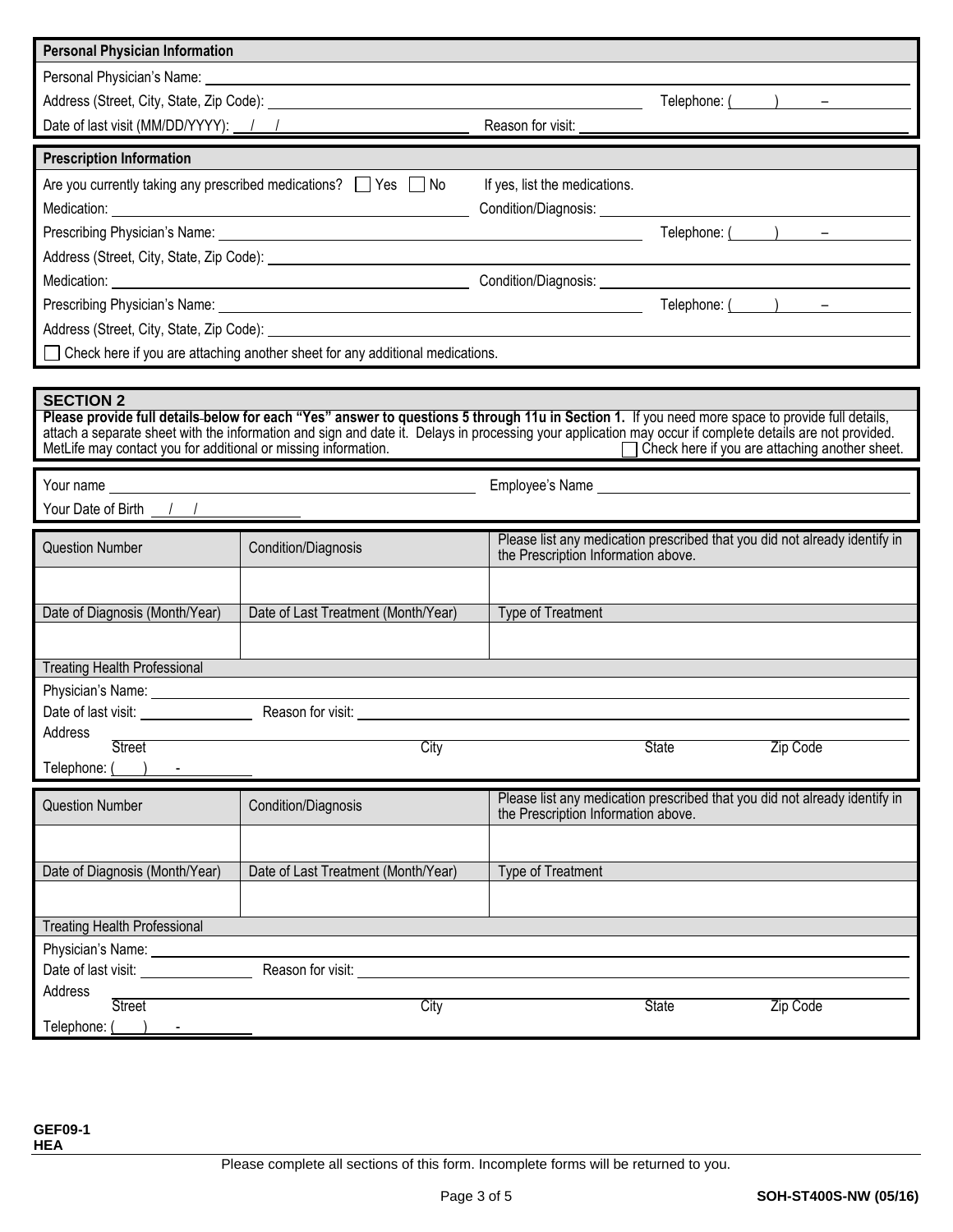| <b>Question Number</b>                      | Condition/Diagnosis                 | Please list any medication prescribed that you did not already identify in<br>the Prescription Information above. |
|---------------------------------------------|-------------------------------------|-------------------------------------------------------------------------------------------------------------------|
|                                             |                                     |                                                                                                                   |
| Date of Diagnosis (Month/Year)              | Date of Last Treatment (Month/Year) | Type of Treatment                                                                                                 |
|                                             |                                     |                                                                                                                   |
| <b>Treating Health Professional</b>         |                                     |                                                                                                                   |
| Physician's Name: ____                      |                                     |                                                                                                                   |
|                                             | Reason for visit:                   |                                                                                                                   |
| Address                                     |                                     |                                                                                                                   |
| <b>Street</b>                               | City                                | <b>State</b><br>Zip Code                                                                                          |
| Telephone: (<br>$\sim$ $\sim$ $\sim$ $\sim$ |                                     |                                                                                                                   |
| <b>GEF09-1</b>                              |                                     |                                                                                                                   |

**HEA**

### **FRAUD WARNINGS**

Before signing this Statement of Health form, please read the warning for the state where you reside and for the state where the contract under which you are applying for coverage was issued.

**Alabama, Arkansas, District of Columbia, Louisiana, Massachusetts, New Mexico, Ohio, Rhode Island and West Virginia**: Any person who knowingly presents a false or fraudulent claim for payment of a loss or benefit or knowingly presents false information in an application for insurance is guilty of a crime and may be subject to fines and confinement in prison.

**Colorado**: It is unlawful to knowingly provide false, incomplete or misleading facts or information to an insurance company for the purpose of defrauding or attempting to defraud the company. Penalties may include imprisonment, fines, denial of insurance and civil damages. Any insurance company or agent of an insurance company who knowingly provides false, incomplete, or misleading facts or information to a policyholder or claimant for the purpose of defrauding or attempting to defraud the policyholder or claimant with regard to a settlement or award payable from insurance proceeds shall be reported to the Colorado Division of Insurance within the Department of Regulatory Agencies.

**Florida**: Any person who knowingly and with intent to injure, defraud or deceive any insurance company files a statement of claim or an application containing any false, incomplete or misleading information is guilty of a felony of the third degree.

**Kentucky**: Any person who knowingly and with intent to defraud any insurance company or other person files an application for insurance containing any materially false information or conceals, for the purpose of misleading, information concerning any fact material thereto commits a fraudulent insurance act, which is a crime.

#### **Maine, Tennessee and Washington: It is a crime to knowingly provide false, incomplete or misleading information to an insurance company for the purpose of defrauding the company. Penalties may include imprisonment, fines or a denial of insurance benefits.**

**Maryland**: Any person who knowingly or willfully presents a false or fraudulent claim for payment of a loss or benefit or who knowingly or willfully presents false information in an application for insurance is guilty of a crime and may be subject to fines and confinement in prison.

**New Jersey**: Any person who files an application containing any false or misleading information is subject to criminal and civil penalties.

**New York** (only applies to Accident and Health Benefits): Any person who knowingly and with intent to defraud any insurance company or other person files an application for insurance or statement of claim containing any materially false information, or conceals for the purpose of misleading, information concerning any fact material thereto, commits a fraudulent insurance act, which is a crime, and shall also be subject to a civil penalty not to exceed five thousand dollars and the stated value of the claim for each such violation.

**Oklahoma:** WARNING: Any person who knowingly, and with intent to injure, defraud or deceive any insurer, makes any claim for the proceeds of an insurance policy containing any false, incomplete or misleading information is guilty of a felony.

**Oregon**: Any person who knowingly presents a materially false statement in an application for insurance may be guilty of a criminal offense and may be subject to penalties under state law.

**Puerto Rico:** Any person who knowingly and with the intention to defraud includes false information in an application for insurance or files, assists or abets in the filing of a fraudulent claim to obtain payment of a loss or other benefit, or files more than one claim for the same loss or damage, commits a felony and if found guilty shall be punished for each violation with a fine of no less than five thousand dollars (\$5,000), not to exceed ten thousand dollars (\$10,000); or imprisoned for a fixed term of three (3) years, or both. If aggravating circumstances exist, the fixed jail term may be increased to a maximum of five (5) years; and if mitigating circumstances are present, the jail term may be reduced to a minimum of two (2) years.

**Vermont:** Any person who knowingly presents a false statement in an application for insurance may be guilty of a criminal offense and subject to penalties under state law.

**Virginia:** Any person who, with the intent to defraud or knowing that he is facilitating a fraud against an insurer, submits an application or files a claim containing a false or deceptive statement may have violated the state law.

**Pennsylvania and all other states:** Any person who knowingly and with intent to defraud any insurance company or other person files an application for insurance or statement of claim containing any materially false information, or conceals for the purpose of misleading, information concerning any fact material thereto commits a fraudulent insurance act, which is a crime and subjects such person to criminal and civil penalties.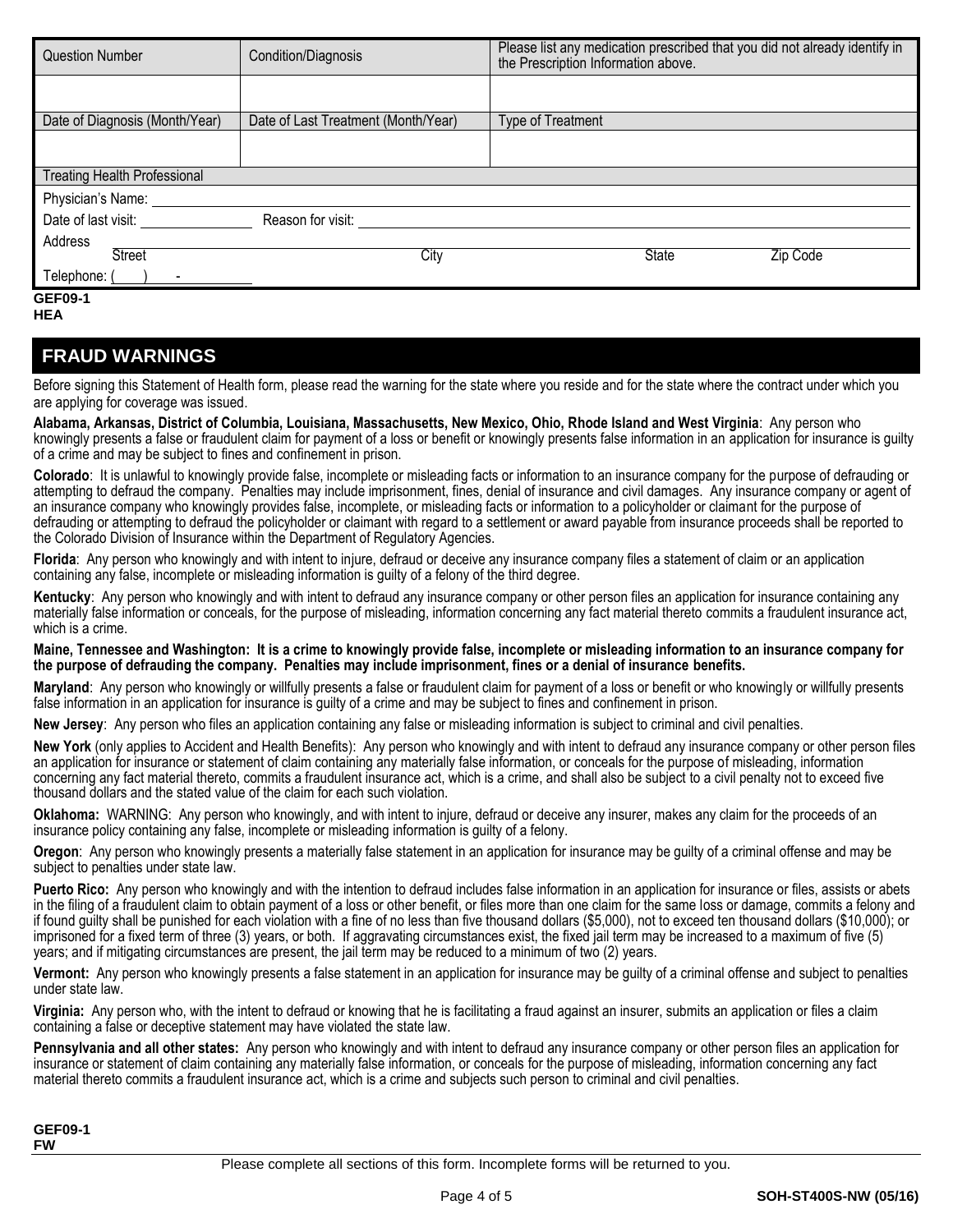## **DECLARATIONS AND SIGNATURES**

By signing below, I acknowledge:

- 1. I have read this Statement of Health form and declare that all information I have given, including any health information, is true and complete to the best of my knowledge and belief. I understand that this information will be used by MetLife to determine insurability.
- 2. I have read the applicable Fraud Warning(s) provided in this Statement of Health form.



Signature of Proposed Insured **Proposed Insured** Print Name **Date Signed (MM/DD/YYYY)** 

If a child proposed for insurance is age 18 or over, the child must sign this Statement of Health. If the child is under age 18, a Personal Representative for the child must sign, **and indicate the legal relationship between the Personal Representative and the proposed insured**. A Personal Representative for the child is a person who has the right to control the child's health care, usually a parent, legal guardian, or a person appointed by a court.